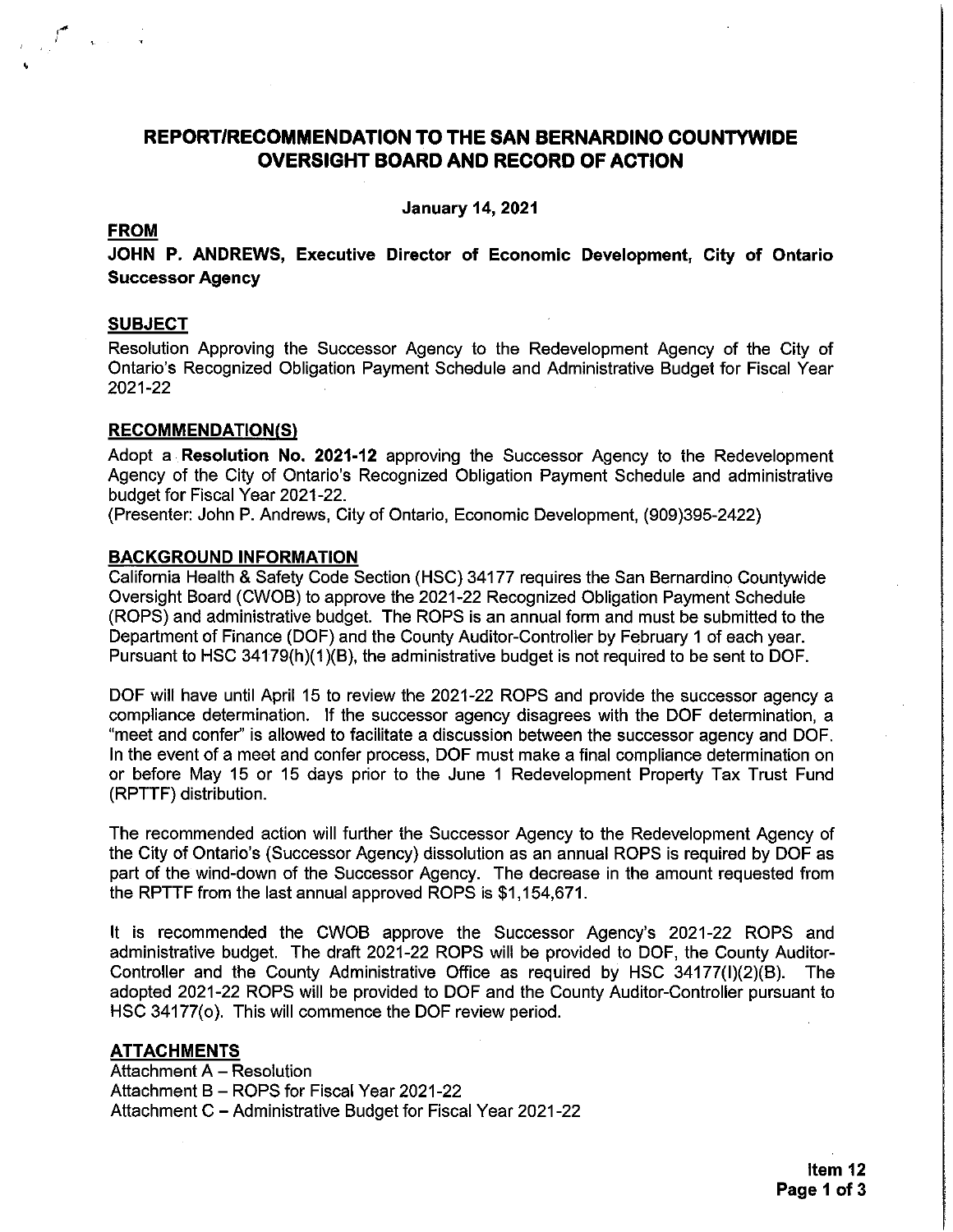Resolution Approving the Successor Agency to the Redevelopment Agency of the City of Ontario's Recognized Obligation Payment<br>Schedule and Administrative Budget for Fiscal Year 2021-22 **January 14, 2021** 

### **REVIEW BY OTHERS**

This item has been reviewed by Auditor-Controller/Treasurer/Tax Collector on January 06, 2021<br>and San Bernardino Countywide Oversight Board Legal Counsel on January 07, 2021.

 $\sim$   $\sim$   $\sim$ 

 $\hat{\mathbf{u}}^{\dagger}$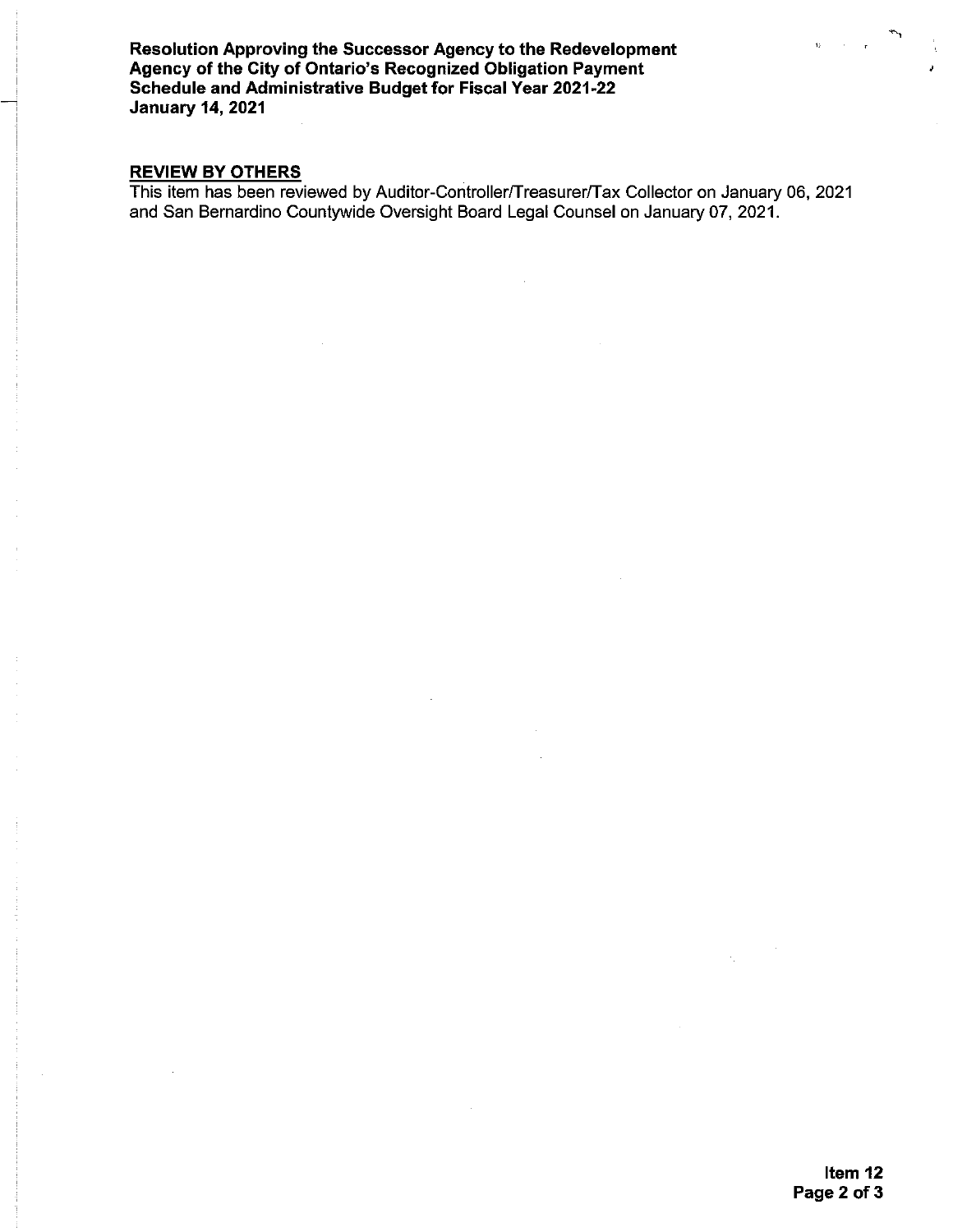Resolution Approving the Successor Agency to the Redevelopment Agency of the City of Ontario's Recognized Obligation Payment Schedule and Administrative Budget for Fiscal Year 2021-22 **January 14, 2021** 

Record of Action of the San Bernardino Countywide Oversight Board

#### **APPROVED**

Moved: Kenneth Miller Seconded: Richard DeNava Ayes: Frederick Ang, Richard DeNava, Kenneth Miller, Cindy Saks, Lawrence Strong, Acquanetta Warren, David Wert

Lynna Monell, SECRETARY

**BY** 

DATED: Uanuary 14, 2021



- **W/Resolution**  $cc$ : File - San Bernardino Countywide Oversight Board w/attach
- **LA** 01/19/2021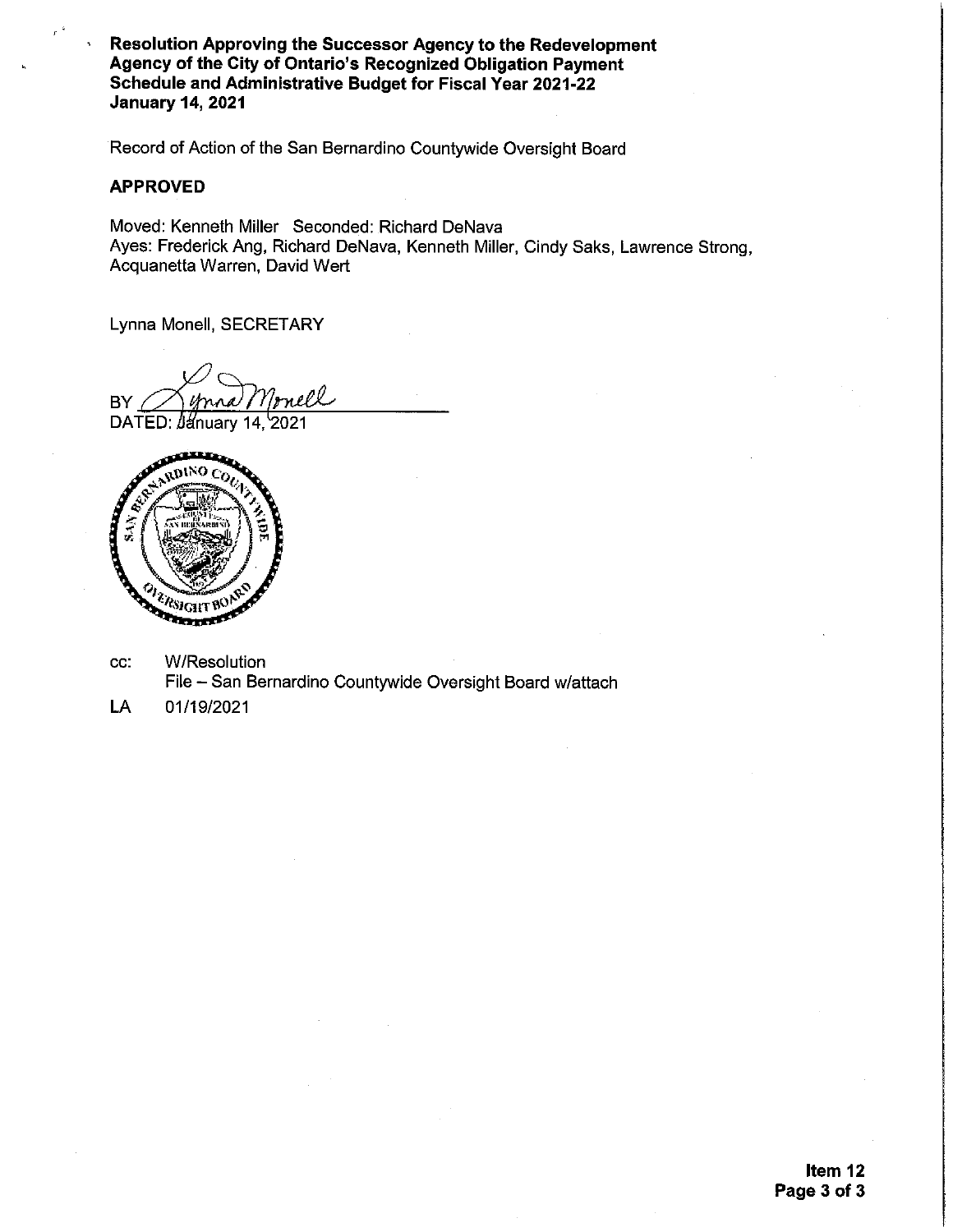#### RESOLUTION NO. 2021-12

### RESOLUTION OF THE SAN BERNARDINO COUNTYWIDE OVERSIGHT BOARD ADOPTING THE SUCCESSOR AGENCY TO THE REDEVELOPMENT AGENCY OF THE CITY OF ONTARIO'S **RECOGNIZED OBLIGATION PAYMENT SCHEDULE AND ADMINISTRATIVE BUDGET FOR FISCAL YEAR 2021-22**

On Thursday, January 14, 2021 on motion of San Bernardino Countywide Oversight Board Member Miller, duly seconded by San Bernardino Countywide Oversight Board Member DeNava and carried, the following resolution is adopted by the San Bernardino Countywide Oversight Board, State of California.

WHEREAS, California Health and Safety Code Section (HSC) 34179(e) requires all action items of the San Bernardino Countywide Oversight Board be accomplished by resolution; and

WHEREAS, HSC 34177 requires the San Bernardino Countywide Oversight Board to approve the Recognized Obligation Payment Schedule (ROPS) and administrative budget; and

WHEREAS, pursuant to HSC 34177(o), the deadline for submitting the ROPS for Fiscal Year 2021-22 to the Department of Finance is February 1, 2021.

NOW, THEREFORE, the San Bernardino Countywide Oversight Board hereby resolves, determines and orders as follows:

Section 1. The foregoing recitals are true and correct.

Section 2. The Successor Agency to the Redevelopment Agency of the City of Ontario's ROPS and administrative budget for Fiscal Year 2021-22 in the form presented, together with such changes thereto as may be approved by the San Bernardino Countywide Oversight Board, are hereby approved.

Section 3. This resolution shall take effect from and after the date of its passage and adoption.

PASSED AND ADOPTED by the San Bernardino Countywide Oversight Board, State of California, by the following vote:

> AYES: OVERSIGHT BOARD MEMBER: Frederick Ang, Richard DeNava, Kenneth Miller, Cindy Saks, Lawrence Strong, Acquanetta Warren, David Wert

NOES: **OVERSIGHT BOARD MEMBER: None** 

**ABSENT: OVERSIGHT BOARD MEMBER: None** 

\* \* \* \* \*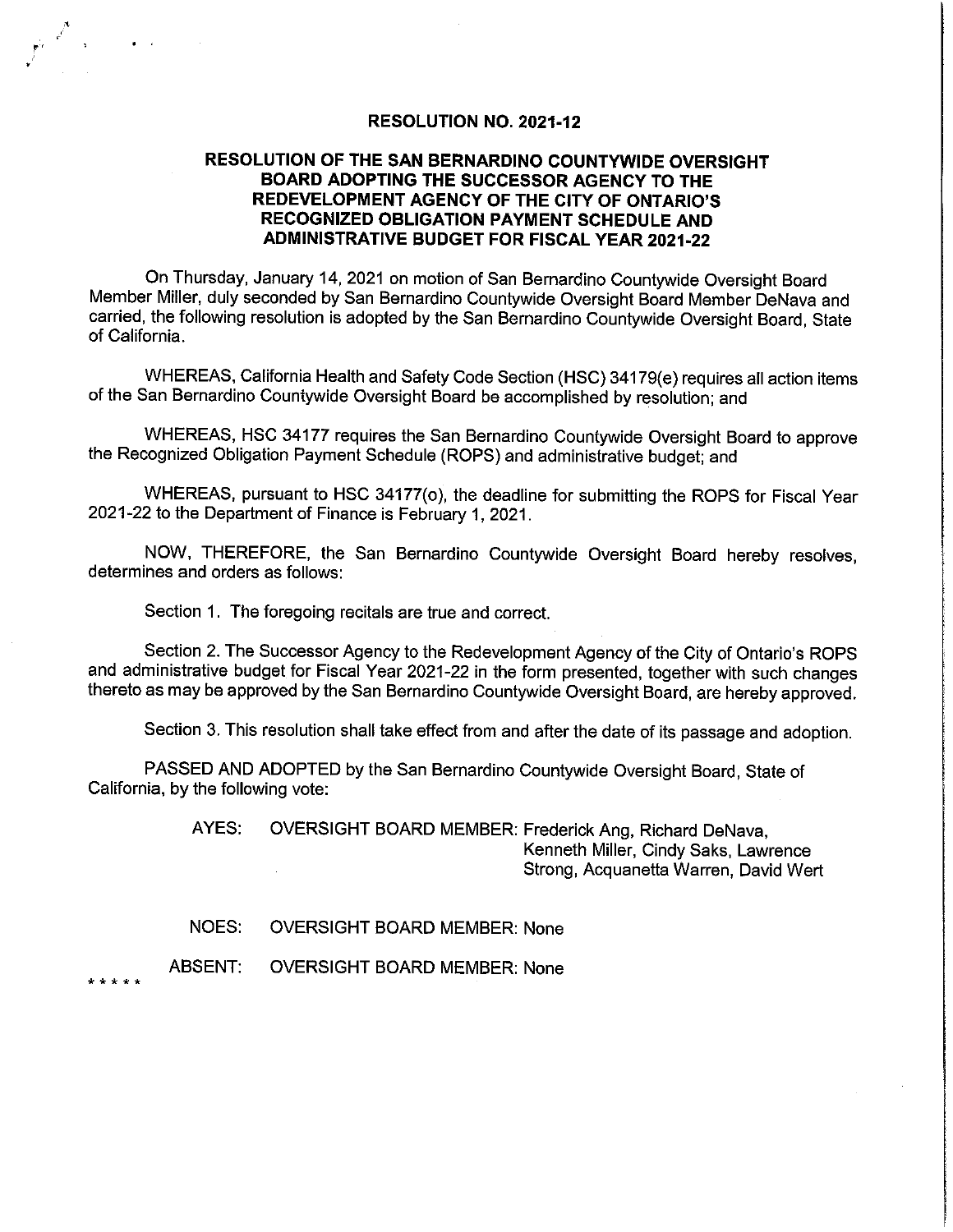### **STATE OF CALIFORNIA**

SS.

ı

#### COUNTY OF SAN BERNARDINO  $\mathcal{E}$

I, LYNNA MONELL, Secretary to the San Bernardino Countywide Oversight Board, State of California, hereby certify the foregoing to be a full, true and correct copy of the record of the action taken by the Countywide Oversight Board, by vote of the members present, as the same appears in the Official Minutes of said Board at its meeting of January 14, 2021. #12 LA

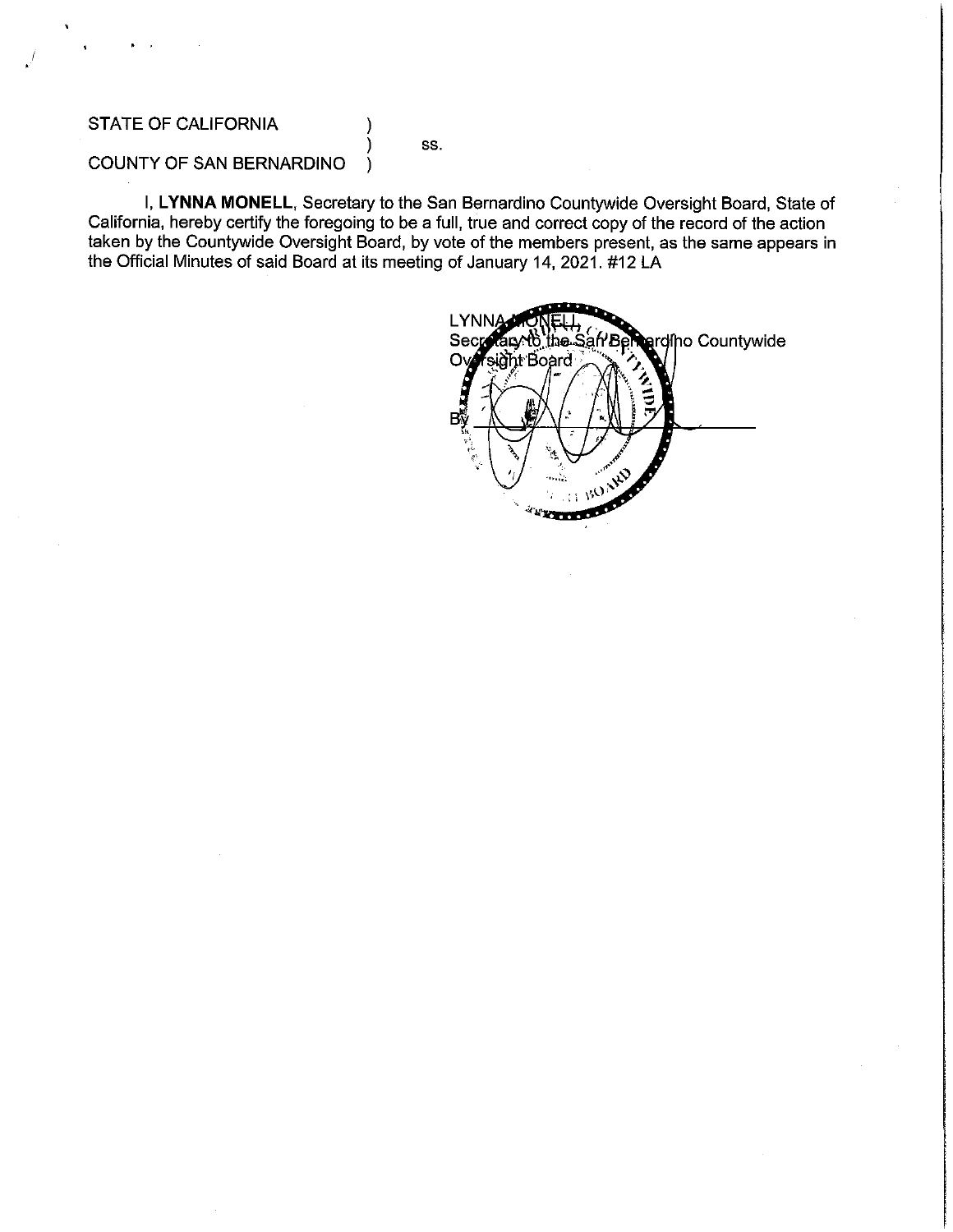## Recognized Obligation Payment Schedule (ROPS 21-22) - Summary Filed for the July 1, 2021 through June 30, 2022 Period

|              | Successor Agency:           | <b>Ontario</b>                                                             |                                    |                                   |                   |  |      |
|--------------|-----------------------------|----------------------------------------------------------------------------|------------------------------------|-----------------------------------|-------------------|--|------|
| County:      |                             | San Bernardino                                                             |                                    |                                   |                   |  |      |
|              |                             | Current Period Requested Funding for Enforceable Obligations (ROPS Detail) | 21-22 A Total<br>(July - December) | 21-22 B Total<br>(January - June) | <b>ROPS 21-22</b> |  |      |
| $\mathbf{A}$ |                             | Enforceable Obligations Funded as Follows (B+C+D):                         |                                    | <b>MA</b>                         |                   |  |      |
| B            | <b>Bond Proceeds</b>        |                                                                            |                                    |                                   |                   |  |      |
| C.           | Reserve Balance             |                                                                            |                                    |                                   |                   |  |      |
| D            | <b>Other Funds</b>          |                                                                            |                                    |                                   |                   |  |      |
| E.           |                             | Redevelopment Property Tax Trust Fund (RPTTF) (F+G):                       |                                    | $9,401,098$ \$                    | 1,620,967         |  | 11,0 |
| F            | <b>RPTTF</b>                |                                                                            |                                    | 9,132,831                         | 1,620,967         |  | 10,7 |
| G            | <b>Administrative RPTTF</b> |                                                                            |                                    | 268,267                           |                   |  |      |
| H            |                             | <b>Current Period Enforceable Obligations (A+E):</b>                       |                                    | 9,401,098                         | 1,620,967         |  | 11,0 |
|              |                             |                                                                            |                                    |                                   |                   |  |      |

Certification of Oversight Board Chairman: Pursuant to Section 34177 (o) of the Health and Safety Code, I hereby certify that the above is a true and accurate Recognized Obligation Payment Schedule for the above named successor agency.

| David Wert | Chairman  |
|------------|-----------|
| Name       | Title     |
|            | 1/14/2021 |
| Signature  | Date      |

# 2 Total

022,065 753,798 268,267

 $,022,065$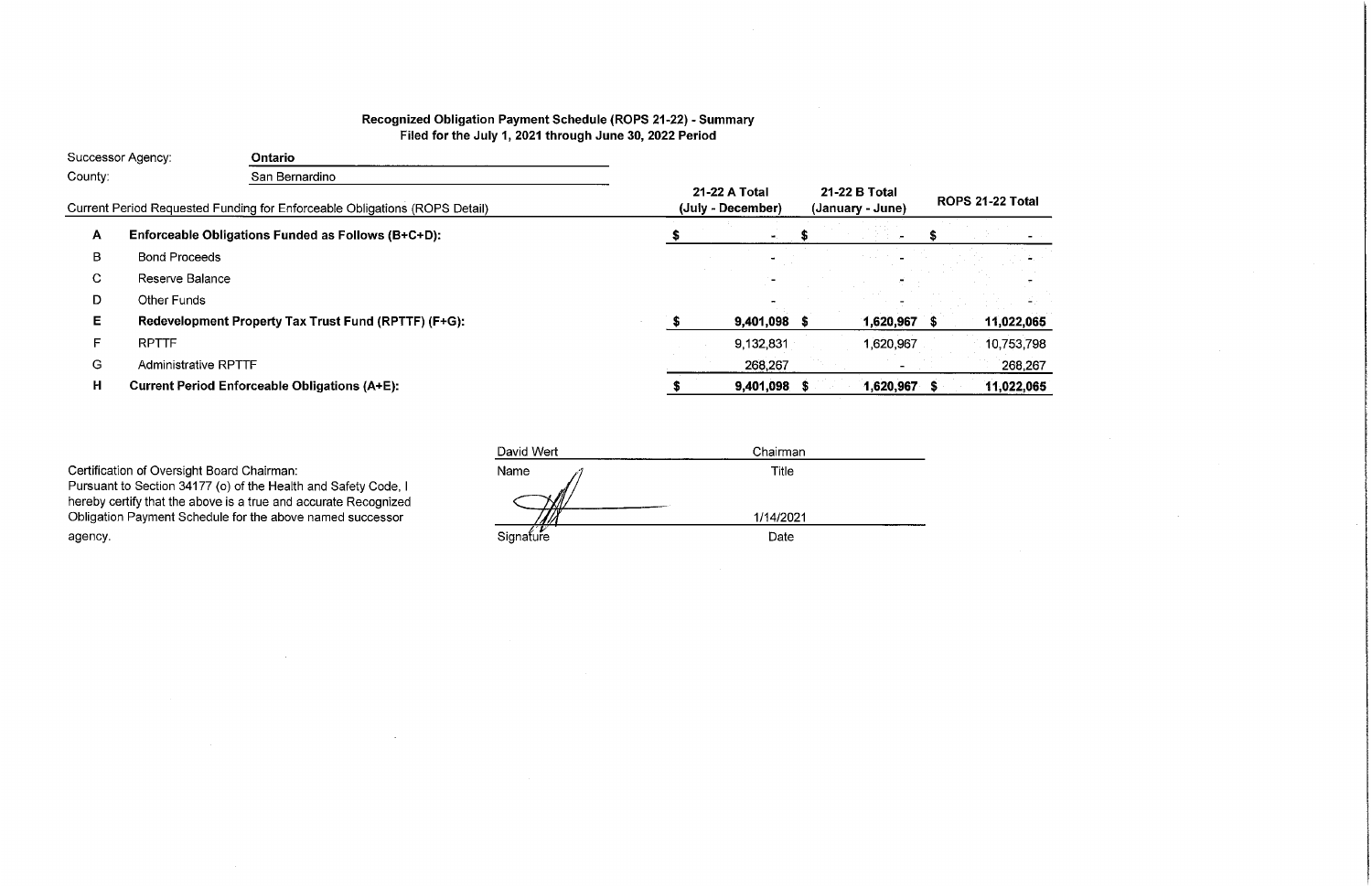|       |                                                                                       |                                         |                                             |                                               |                         |                                                                                                                            |                     |                        |         | July 1,2021 through June 30, 2022<br>(Report Amounts in Whole Dollars) | <b>Ontario Recognized Obligation Payment Schedule (ROPS 21-22) - ROPS Detail</b> |                           |              |                    |                                           |                                 |                                                      |              |                    |                                   |
|-------|---------------------------------------------------------------------------------------|-----------------------------------------|---------------------------------------------|-----------------------------------------------|-------------------------|----------------------------------------------------------------------------------------------------------------------------|---------------------|------------------------|---------|------------------------------------------------------------------------|----------------------------------------------------------------------------------|---------------------------|--------------|--------------------|-------------------------------------------|---------------------------------|------------------------------------------------------|--------------|--------------------|-----------------------------------|
| A     |                                                                                       |                                         |                                             |                                               |                         |                                                                                                                            |                     |                        |         |                                                                        |                                                                                  |                           |              |                    |                                           |                                 |                                                      |              |                    |                                   |
|       |                                                                                       |                                         |                                             |                                               |                         |                                                                                                                            |                     | Total                  |         |                                                                        |                                                                                  | 21-22 A (July - December) |              |                    |                                           |                                 | 21-22 B (January - June)                             |              |                    |                                   |
| Item# | Project Name/Debt Obligation                                                          | <b>Obligation Type</b>                  | Contract/Agreement<br><b>Execution Date</b> | Contract/Agreement<br><b>Termination Date</b> | Payee                   | <b>Description/Project Scope</b>                                                                                           | <b>Project Area</b> | Outstanding<br>Debt or | Retired | <b>ROPS 21-22</b><br><b>Total</b>                                      |                                                                                  | <b>Fund Sources</b>       |              |                    | 21-22 A<br><b>Total</b>                   |                                 | <b>Fund Sources</b>                                  |              |                    | 21-22 B<br><b>Total</b>           |
|       |                                                                                       |                                         |                                             |                                               |                         |                                                                                                                            |                     | Obligation             |         |                                                                        | Reserve Balance<br>Bond Proceeds                                                 | <b>Other Funds</b>        | <b>RPTTF</b> | <b>Admin RPTTF</b> |                                           | Bond Proceeds   Reserve Balance | <b>Other Funds</b>                                   | <b>RPTTF</b> | <b>Admin RPTTF</b> |                                   |
|       |                                                                                       |                                         |                                             |                                               |                         |                                                                                                                            |                     | \$55,101,978           |         | $$11,022,065$ \ \$                                                     | $\sim$ 100 $\sim$<br>$\sim$ 100 $\sim$                                           | $\sim$ $-$                | 9,132,831    |                    | $9,401,098$ $\mid$                        | $\sim$ $\sim$ $\sim$            | <b>Contract Contract</b><br><b>Contract Contract</b> | 1,620,967    |                    | 1,620,967                         |
|       | Convention Center / 1993 Tax<br><b>Allocation Bonds</b>                               | <b>Bond Reimbursement</b><br>Agreements | 6/1/1993                                    | 8/1/2025                                      | US Bank & Trust         | Senior Parity Debt re: construction of  Merged Project Area<br>a convention center                                         |                     | 37,292,264             | N       | 7,933,911                                                              |                                                                                  |                           | 6,744,039    |                    | 6,744,039                                 |                                 |                                                      | 1,189,872    |                    | 1,189,872                         |
|       | Project Area No. 1 / 1995 Tax<br><b>Allocation Bonds</b>                              | <b>Bond Reimbursement</b><br>Agreements | 8/1/1995                                    | 8/1/2025                                      | US Bank & Trust         | Senior Parity Debt re: development of Merged Project Area<br>Project Area No. 1                                            |                     | 5,018,015              | N       | 946,019                                                                |                                                                                  |                           | 703,517      |                    | 703,517                                   |                                 |                                                      | 242,502      |                    | 242,502                           |
|       | Project Area No. 1, Center City &<br>Cimarron / 2002 Revenue Bonds                    | <b>Bond Reimbursement</b><br>Agreements | 2/1/2002                                    | 8/1/2022                                      | US Bank & Trust         | Senior Parity Debt re: refinance 1992<br>Revenue Bonds and finance<br>additional redevelopment activities of<br>the Agency | Merged Project Area | 656,550                |         | 691,031                                                                |                                                                                  |                           | 691,031      |                    | 691,031                                   |                                 |                                                      |              |                    | $\sim 100$ km s $^{-1}$           |
|       | 1 Low/Mod Housing / 2002 Housing Set- Third-Party Loans<br>Aside Loan from Fannie Mae |                                         | 2/1/2002                                    | 8/1/2029                                      | US Bank & Trust         | Senior Parity Debt re: increase,<br>improve and preserve the<br>community's supply of low/mod<br>ncome housing available   | Merged Project Area | 9,481,988              | N       | 1,037,837<br><b>S</b>                                                  |                                                                                  |                           | 859,244      |                    | 859,244                                   |                                 |                                                      | 178,593      |                    | 178,593                           |
|       | Ontario Airport Towers / 2007 Owners<br>Participation Agreement                       | OPA/DDA/Construction                    | 9/4/2007                                    | 9/1/2037                                      | Ontario Airport Center, | Third Party Obligation/Contract re:<br>public infrastructure improvements                                                  | Merged Project Area | 1,042,69               | N       | 125,000                                                                |                                                                                  |                           | 125,000      |                    | 125,000                                   |                                 |                                                      |              |                    | $\sim$ $\sim$                     |
|       | 29 Redevelopment Issued Bonds                                                         |                                         | 6/1/1993                                    | 8/1/2029                                      | US Bank & Trust         | Operational / Project Direct related<br><u>expenses</u>                                                                    | Merged Project Area | 150,000                |         | 20,000                                                                 |                                                                                  |                           | 10,000       |                    | 10,000                                    |                                 |                                                      | 10,000       |                    | 10,000                            |
|       | 138 Administration and Overhead Allocation Admin Costs                                |                                         | 7/1/2021                                    | 6/30/2022                                     | City of Ontario         | Administrative Overhead per H&S<br>34171(b)                                                                                | Merged Project Area | 1,460,463              |         | 268,267                                                                |                                                                                  |                           |              | 268,267            | 268,267                                   |                                 |                                                      |              |                    |                                   |
|       | Staples Sales & Distribution / 2009<br>Facility Upgrade Loan Agreement                | Business Incentive<br>Agreements        | 6/16/209                                    | 1/1/2020                                      | <b>Staples</b>          | Third Party Obligation/Contract re:<br>convenant for continuation and<br>expansion of business operations                  | Merged Project Area |                        |         | $\sim$                                                                 |                                                                                  |                           |              |                    |                                           |                                 |                                                      |              |                    | $\sim 100$                        |
|       |                                                                                       |                                         |                                             |                                               |                         |                                                                                                                            |                     |                        |         | $\sim$ $-$                                                             |                                                                                  |                           |              |                    | <b>Service</b> State                      |                                 |                                                      |              |                    |                                   |
|       |                                                                                       |                                         |                                             |                                               |                         |                                                                                                                            |                     |                        |         | $\sim$ $-$                                                             |                                                                                  |                           |              |                    | $\sim$ $  -$                              |                                 |                                                      |              |                    | <b>Service</b> State              |
|       |                                                                                       |                                         |                                             |                                               |                         |                                                                                                                            |                     |                        |         | <b>Contract Contract</b><br>$\sim$ $\sim$                              |                                                                                  |                           |              |                    | <b>Service Contracts</b>                  |                                 |                                                      |              |                    | <b>Contract Contract</b>          |
|       |                                                                                       |                                         |                                             |                                               |                         |                                                                                                                            |                     |                        |         | <b>Contract Contract Contract</b>                                      |                                                                                  |                           |              |                    | and the state of the state                |                                 |                                                      |              |                    | <b>Contract Contract Contract</b> |
|       |                                                                                       |                                         |                                             |                                               |                         |                                                                                                                            |                     |                        |         | $\sim$ $\sim$ $\sim$                                                   |                                                                                  |                           |              |                    | <b>State State</b>                        |                                 |                                                      |              |                    | <b>Contract Contract</b>          |
|       |                                                                                       |                                         |                                             |                                               |                         |                                                                                                                            |                     |                        |         | <b>Contract Contract</b>                                               |                                                                                  |                           |              |                    | <b>Service Contract Contract Contract</b> |                                 |                                                      |              |                    |                                   |
|       |                                                                                       |                                         |                                             |                                               |                         |                                                                                                                            |                     |                        |         | $\sim$ $\sim$                                                          |                                                                                  |                           |              |                    | <b>Service Contracts</b>                  |                                 |                                                      |              |                    |                                   |
|       |                                                                                       |                                         |                                             |                                               |                         |                                                                                                                            |                     |                        |         | $\sim$                                                                 |                                                                                  |                           |              |                    | $\sim$ $-$                                |                                 |                                                      |              |                    | <b>Service Contracts</b>          |
|       |                                                                                       |                                         |                                             |                                               |                         |                                                                                                                            |                     |                        |         | $\sim$ $\sim$                                                          |                                                                                  |                           |              |                    | <b>Contract Contract</b>                  |                                 |                                                      |              |                    | <b>Service Contracts</b>          |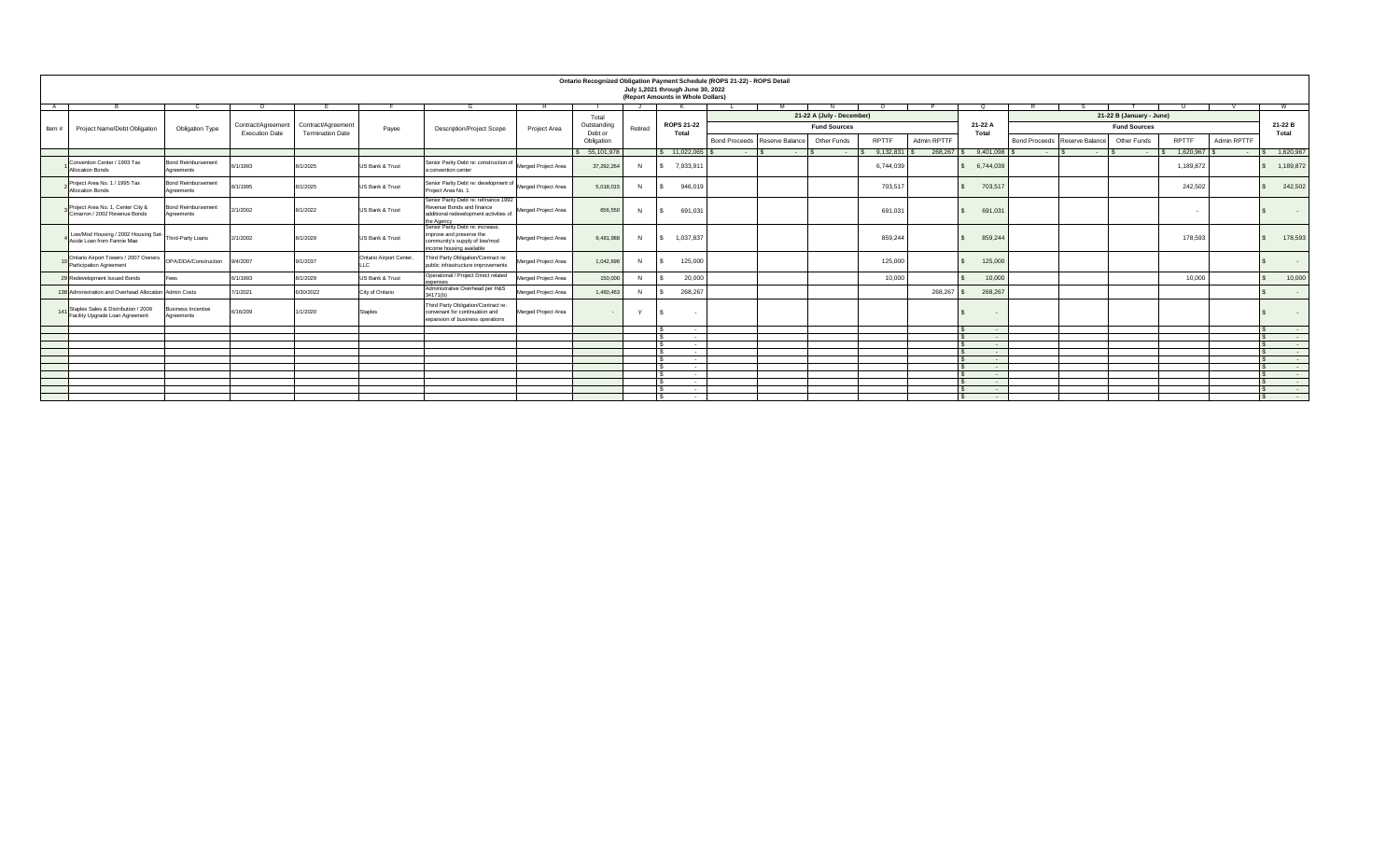### **Ontario Recognized Obligation Payment Schedule (ROPS 21-22) - Report of Cash Balances July 1, 2018 through June 30, 2019 (Report Amounts in Whole Dollars)**

| A | В                                                                                                                                                                 | $\mathbf c$                           | D                    | E                                                                                                 | F                                  | G                         | H                                                                                                                                                                                                |
|---|-------------------------------------------------------------------------------------------------------------------------------------------------------------------|---------------------------------------|----------------------|---------------------------------------------------------------------------------------------------|------------------------------------|---------------------------|--------------------------------------------------------------------------------------------------------------------------------------------------------------------------------------------------|
|   |                                                                                                                                                                   |                                       |                      | <b>Fund Sources</b>                                                                               |                                    |                           |                                                                                                                                                                                                  |
|   |                                                                                                                                                                   |                                       | <b>Bond Proceeds</b> | <b>Reserve Balance</b>                                                                            | <b>Other Funds</b>                 | <b>RPTTF</b>              |                                                                                                                                                                                                  |
|   | <b>ROPS 18-19 Cash Balances</b><br>$(07/01/18 - 06/30/19)$                                                                                                        | Bonds issued on or<br>before 12/31/10 | after 01/01/11       | Prior ROPS RPTTF<br>and Reserve<br>Bonds issued on or   Balances retained for<br>future period(s) | Rent,<br>Grants,<br>Interest, etc. | Non-Admin<br>and<br>Admin | <b>Comments</b>                                                                                                                                                                                  |
|   |                                                                                                                                                                   |                                       |                      |                                                                                                   |                                    |                           |                                                                                                                                                                                                  |
|   | Beginning Available Cash Balance (Actual 07/01/18)<br>RPTTF amount should exclude "A" period distribution amount                                                  |                                       |                      |                                                                                                   |                                    |                           |                                                                                                                                                                                                  |
|   |                                                                                                                                                                   | 2,788,912                             | $\Omega$             |                                                                                                   | 2,937,522                          | (5,946,344)               |                                                                                                                                                                                                  |
|   | 2  Revenue/Income (Actual 06/30/19)<br>RPTTF amount should tie to the ROPS 18-19 total distribution<br>from the County Auditor-Controller                         | 56,022                                | $\Omega$             |                                                                                                   | 2,164,135                          |                           | F2: Sale of 118 S Bon View for \$327,776 and sale<br>13,987,541 of 1499, 1425 & 1437 N Mountain for \$1,836,359                                                                                  |
|   | 3   Expenditures for ROPS 18-19 Enforceable Obligations<br>(Actual 06/30/19)                                                                                      | 12,809                                | $\Omega$             | $\Omega$                                                                                          | 683,682                            |                           | C3: Payment of \$315 plus \$12,494 for checks<br>received from trustee which reduced bond<br>proceeds balance; F3: Other Funds/Bonds<br>13.529.249 Reserves balance of \$683,682 towards item #1 |
|   | 4   Retention of Available Cash Balance (Actual 06/30/19)<br>RPTTF amount retained should only include the amounts<br>distributed as reserve for future period(s) | $\mathbf 0$                           | $\Omega$             | $\Omega$                                                                                          | 0                                  | $\Omega$                  |                                                                                                                                                                                                  |
|   | 5 ROPS 18-19 RPTTF Prior Period Adjustment<br>RPTTF amount should tie to the Agency's ROPS 18-19 PPA<br>form submitted to the CAC                                 |                                       |                      | No entry required                                                                                 |                                    | 3,228,414                 |                                                                                                                                                                                                  |
|   | 6   Ending Actual Available Cash Balance (06/30/19)<br>C to F = $(1 + 2 - 3 - 4)$ , G = $(1 + 2 - 3 - 4 - 5)$                                                     | \$<br>$2,832,125$ \$                  |                      | $0$   \$<br>$0$   \$                                                                              | $4,417,975$ \$                     | (8,716,466)               |                                                                                                                                                                                                  |